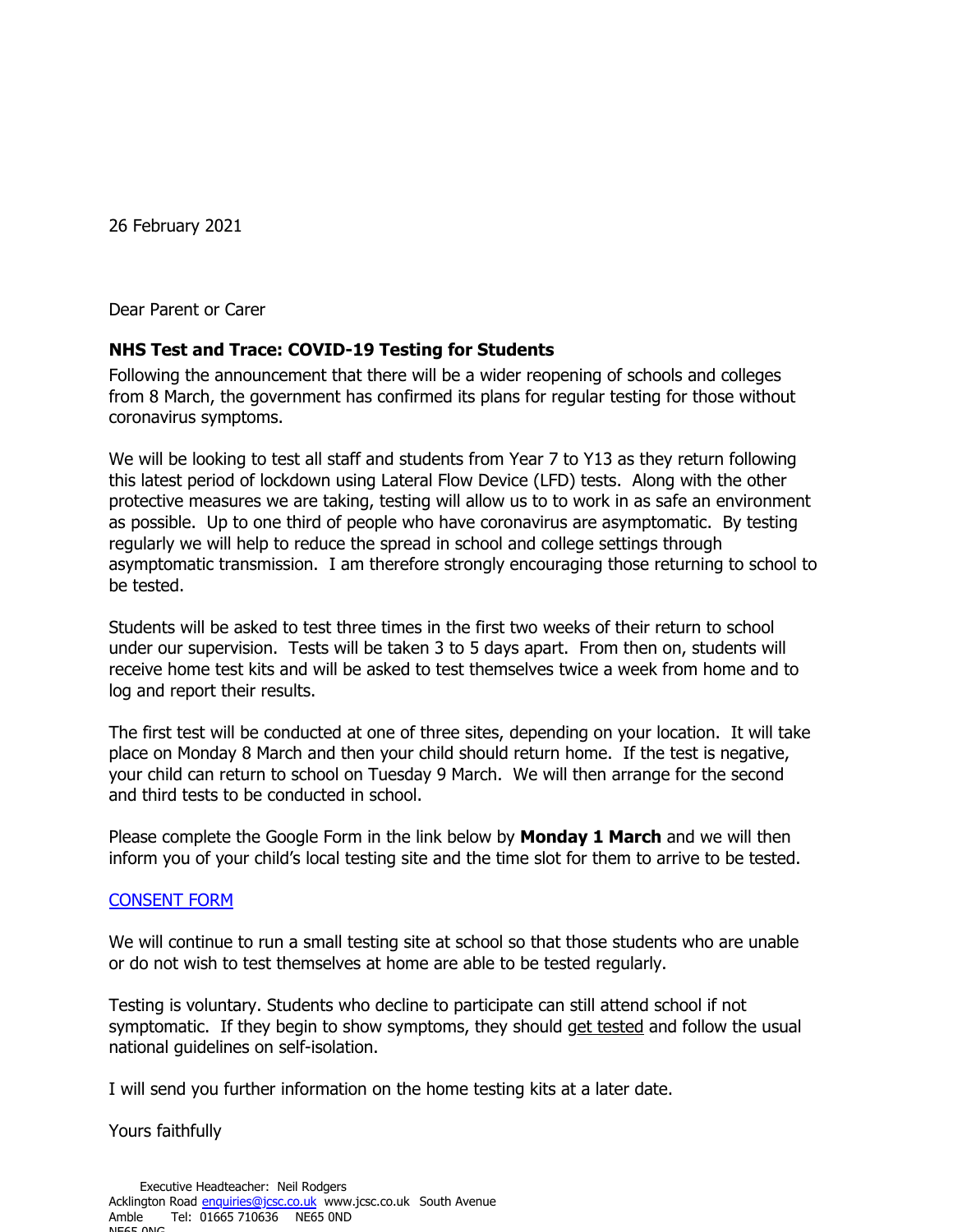NEIL RODGERS Executive Headteacher